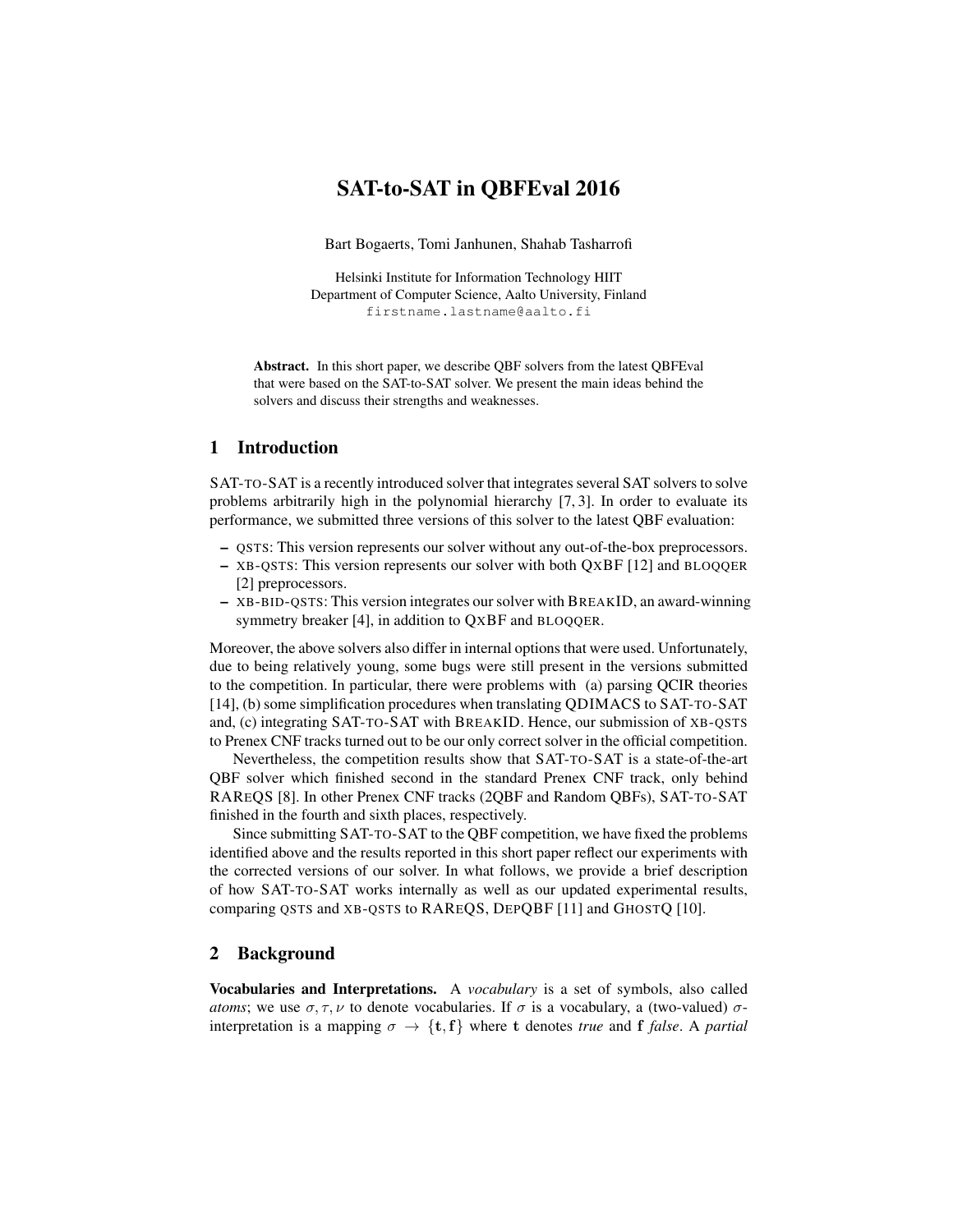*σ*-interpretation is a mapping  $\sigma \to \{t, f, u\}$ , where u denotes *unknown*. We often identify a partial  $\sigma$ -interpretation J with a set of tuples  $p^v$  with  $p \in \sigma, v \in \{\mathbf{t}, \mathbf{f}\}\$ (with each atom occurring at most once), meaning that  $J$  assigns all atoms occurring in this set to their corresponding values, and all others to unknown. This allows us to define the "union" of two interpretations. E.g., if  $\sigma$  and  $\tau$  are disjoint, I is a (partial) σ-interpretation and J a (partial)  $τ$ -interpretation, we use  $I \cup J$  to interpret symbols in  $\sigma$  in the same way as I and symbols in  $\tau$  in the same way as J. If I and J are two σ-interpretations, we will use the expression  $I \cup J$  only if  $I \cup J$  indeed defines a partial interpretation (i.e., does not contain both  $p^t$  and  $p^f$ ).

**Formulas.** *Propositional formulas* are recursively built from atoms  $p, q, r, \ldots$  using connectives ∧, ∨ and ¬. A *propositional theory* is a collection of propositional formulas that implicitly represents their conjunction. A singleton theory  $\{\phi\}$  is sometimes shown as φ. A propositional formula is a σ*-formula* if its atoms are in σ. A *literal* is an atom or its negation. A *clause* is a disjunction of literals. A formula is in *Conjunctive Normal Form (*CNF*)* if it is a conjunction of clauses. A sub-formula occurs *positively* (resp. *negatively*) if it is within the scope of an even (resp. odd) number of negations.

A *quantified Boolean formula* (QBF) is built using the same recursive rules, but also using quantifiers  $\forall$  and  $\exists$  over propositional atoms. Similar to propositional theories, we define a QBF *theory* to be a collection of quantified Boolean formulas. A σ-QBF is a QBF with free symbols belonging to  $\sigma$ . A  $\sigma$ -QBF with  $\sigma = \{\}$  is called a QBF *sentence*. We use  $\exists \tau : \varphi$  to abbreviate  $\exists p_1 \ldots \exists p_n : \varphi$  if  $\tau = \{p_1, \ldots, p_n\}$ . For QBF  $\varphi$ , we use  $\varphi(\sigma)$  to denote that  $\varphi$ 's free symbols are all in  $\sigma$ , i.e.,  $\varphi$  is a  $\sigma$ -QBF. A *prenex* QBF is a QBF in which all quantifiers are in the front, i.e., a sequence of quantifiers followed by a propositional formula. The QDIMACS format is a numerical format to describe prenex QBFs in which the propositional formula is in CNF. QDIMACS is the de-facto standard for representing QBF instances.

Satisfiability Relation for QBFs. The satisfiability relation between  $\sigma$ -interpretations I and a  $\sigma$ -QBFs  $\varphi$ , denoted by  $I \models \varphi$ , is defined recursively in the standard way: (i)  $I \models p$  if  $I(p) = \mathbf{t}$ ; (ii)  $I \models \neg \varphi$  if  $I \not\models \varphi$ ; (iii)  $I \models \varphi \land \varphi'$  (resp.  $I \models \varphi \lor \varphi'$ ) if  $I \models \varphi$  and (resp. or)  $I \models \varphi'$ ; (iv)  $I \models \forall x : \varphi$  (resp.  $I \models \exists x : \varphi$ ) if  $(I \cup \{x^{\mathbf{t}}\}) \models \varphi$ and (resp. or)  $(I \cup \{x^f\}) \models \varphi$ . For a (partial)  $\sigma$ -interpretation I and  $\sigma$ -QBF  $\varphi$ , we call  $\varphi$  *I*-satisfiable if  $\varphi$  has a model that extends *I* and *I*-unsatisfiable otherwise.

# 3 SAT-TO-SAT

This section discusses the high-level ideas behind SAT-TO-SAT solver. The first subsection describes the inner workings of the core solver. The second subsection describes preprocessing techniques used to optimize the input for our solver.

#### 3.1 SAT-TO-SAT

Nested SAT Solvers. SAT-TO-SAT starts from a simple idea that has been around for years in the QBF community, i.e., nesting of SAT solvers [16, 9, 15]. The idea is easiest to explain in the case of a 2QBF. For a theory of the form  $\psi = \forall \sigma : \varphi_1 \Rightarrow \exists \tau : \varphi_2$ with  $\varphi_1$  and  $\varphi_2$  in CNF, we can rewrite  $\psi$  as  $\neg \exists \sigma : [\varphi_1 \land \neg \exists \tau : \varphi_2]$ . The idea is that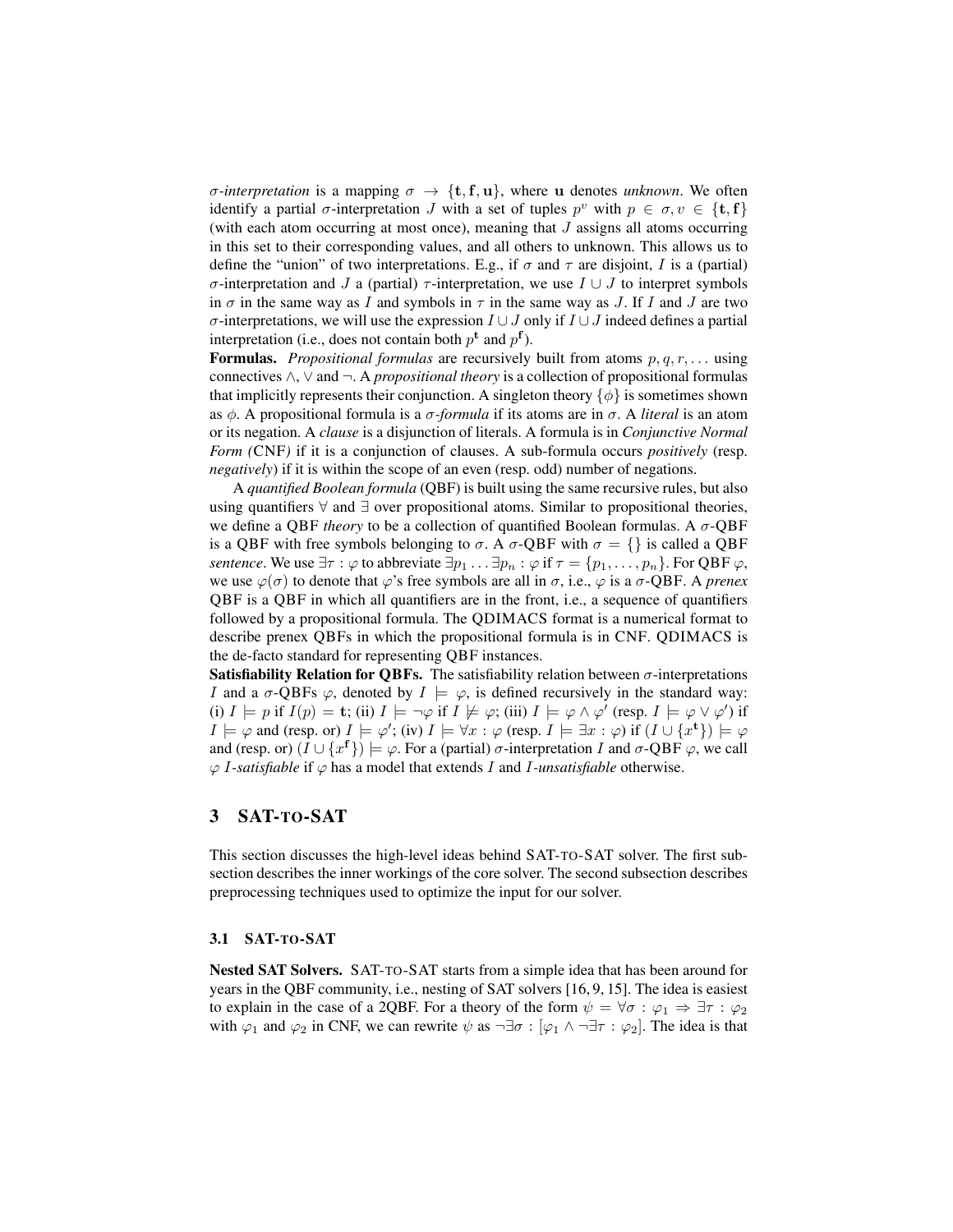the first SAT solver tries to find an assignment I for  $\sigma$  to satisfy  $\varphi_1$  (i.e., essentially, searching for a witness to the falsify  $\psi$ ) and, as soon as such an assignment I is found, the second solver searches for an assignment  $I'$  to  $\tau$  such that  $I \cup I'$  is a model for  $\varphi_2$ . In case no assignment  $I'$  is found, I indeed witnesses falsity of  $\psi$ . But, if  $I'$  is found, we analyze  $\varphi_2$  to learn a new clause C over  $\sigma$  that falsifies I and is a consequence of  $\neg \exists \tau : \varphi_2$ . We then add C to the theory of the first solver and continue searching for a new assignment  $I$ . This idea is very effective as  $(1)$  it allows reuse of existing SAT techniques such as conflict-driven clause learning [13]; (2) it treats SAT solvers as black boxes and, hence, all state-of-the-art SAT solvers can be plugged in; and (3) it fits the lazy clause generation paradigm [5]. This idea easily generalizes beyond 2QBF by allowing deeper nestings of SAT solvers.

Quantifier-Independent Decision Ordering. To the best of our knowledge, a limitation that all contemporary QBF solvers share is that, when solving QBF theories, the decision ordering on quantified variables is bound by the quantification order. That is, inner level variables are decided on only after all outer level variables are assigned a value. For example, in the formula  $\exists x \exists y \forall p \forall q \phi(x, y, p, q)$ , the variables p and q cannot be decided upon unless the truth values of both x and  $y$  have been assigned. This restriction is present in nested SAT solvers (the second SAT solver can only be called if a complete assignment for  $\sigma$  is found), non-CNF solvers such as GHOSTQ [10], counterexample guided abstraction refinement (CEGAR) solvers such as RAREQS [8], and QDPLL-based solvers such as DEPQBF [11].

Such a dependence between variable decision ordering and quantification level is problematic because it means that relevant conflicts and/or solutions in QBF theories cannot be found unless all (possibly irrelevant) outer-level variables have a value. Solvers such as DEPQBF partly mitigate this problem by extracting (static) variable dependency information out of QBF theories. While a valuable approach, such solutions neither address the root cause of the problem nor are they general enough to apply to all QBF theories. The SAT-TO-SAT approach is based on *a new method to make variable decision ordering independent of the quantification structure* of those variables. The intuition is that when the outermost solver arrives in a situation with a partial assignment for  $\sigma$  (following the notation introduced in the paragraph on nested solvers above), it can already call the nested solver. The nested solver should then search for an assignment to  $\tau$  that models  $\varphi_2$  for *every* interpretation of the unassigned variables in  $\sigma$ . If such an assignment is found, a conflict clause can be added to the theory of the outermost solver. The search for such an assignment would in general require major modifications to the solver. Instead, we implemented this in a different way. We show that certain theory transformation, that include duplication of the atoms in  $\sigma$ , achieve the same effect. This method has been detailed for the case of 2QBF by Janhunen et al. [7] and extended to the general case by Bogaerts et al. [3].

#### 3.2 Optimizations

Definition Extraction. We detect *definitions* and pull them to the outermost level possible. This technique is similar to reverse Tseitin engineering in GhostQ [6] and is based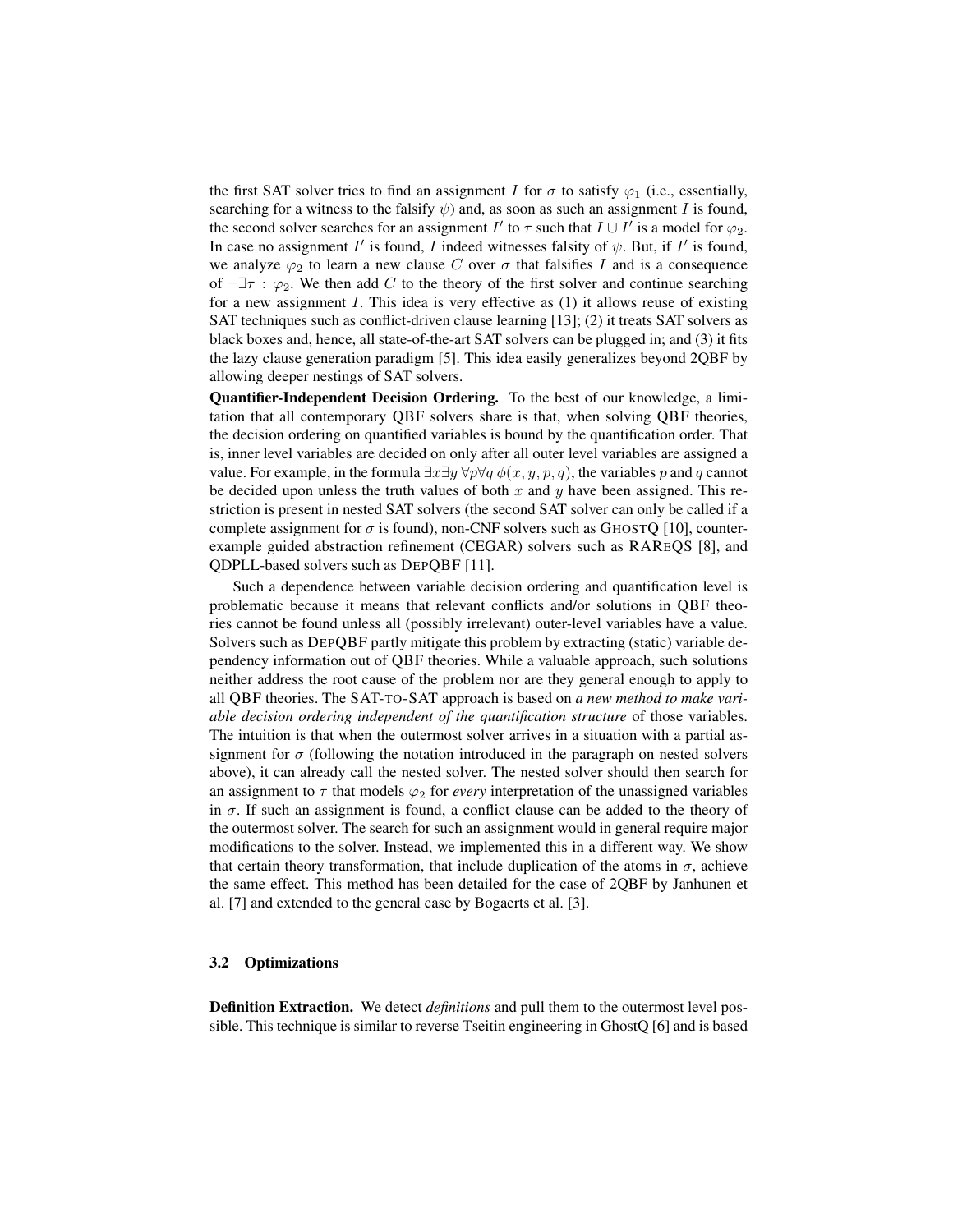on the observation that the following two formulas are always equivalent:

$$
\varphi(\overline{x}) = \exists \overline{y} : [\psi_1 \land \neg \exists \overline{z} : \exists z' : (z' \Leftrightarrow \psi_2(\overline{x}, \overline{y})) \land \psi_3]].
$$
  

$$
\varphi(\overline{x}) = \exists \overline{y} : \exists z' : [\psi_1 \land (z' \Leftrightarrow \psi_2(\overline{x}, \overline{y})) \land \neg \exists \overline{z} : \psi_3].
$$

Transforming the first formula to the second reduces the level of variable  $z'$  by moving it to outer levels of a QBF theory. Repeated applications of this transformation guarantee that all definitions are moved to the outermost level possible. Our current implementation only extracts definitions of the form  $z' \Leftrightarrow \bigwedge \{l_1, \ldots l_k\}$  or  $z'$  ⇔  $\bigvee$ { $l_1, \ldots l_k$ }. Identifying other Boolean definitions is a topic for future research.

Extracting definitions leads to QBF theories with a richer vocabulary for the outerlevel solvers. Since conflict clauses are the only means of passing information between SAT solvers in SAT-TO-SAT, having a rich vocabulary in the outer solver means that information can be passed along more succinctly. For instance, when  $z = \bigwedge \{l_1, \ldots, l_n\}$ and  $z' = \bigwedge \{l'_1, \ldots, l'_m\}$ , the conflict clause  $z \vee z'$  summarizes  $n \times m$  different conflict clauses  $l_i \vee l'_j$  (for  $1 \leq i \leq n$  and  $1 \leq j \leq m$ ). Hence, enriching the vocabulary of outer-level solver with variables  $z$  and  $z'$  allows us to reduce the number of conflict clauses passed from the inner-level solver to the outer-level solver.

Unit and Equality Propagation. When extracting definitions  $z \Leftrightarrow \bigvee \{l_1, \ldots, l_k\}$  or  $z \Leftrightarrow \bigwedge \{l_1, \ldots, l_k\}$ , we look for special cases when  $k = 0$  or  $k = 1$ . When  $k = 0$ , we propagate the forced value of  $z$  to obtain a simpler QBF (unit propagation) and, when  $k = 1$ , we replace all occurrences of z with  $l_1$  (equality propagation). Propagating unit and/or equal literals sometimes leads to vast simplifications in a QBF instance.

Extended Learning Vocabulary. Sometimes when the internal solver in SAT-TO-SAT finds a model, there are several alternatives to constructing a conflict clause. This happens when some clauses at level k depend on more than one literal from levels below  $k$  (i.e., outer levels). In such cases, for each clause C with more than one variable from outer levels, we can introduce a new auxiliary variable  $v<sub>C</sub>$  which is equivalent to the disjunction of all literals in  $C$  that belong to the outer level. Similar to definition extraction, the richer learning vocabulary for outer level solver is expected to summarize many conflict clauses into one. This, in turn, is a limited type of *extended resolution* [17] that leads to stronger learned clauses. In SAT-TO-SAT, introduction of such auxiliary variables happens statically, in a preprocessing phase.

This idea is not new and has been recently studied in two independent papers [9, 15]. Janota et al. [9] calls this idea *clause selection*.

Weakened Definitions. Our previous QBF pre-processing techniques introduced several definitions. Depending on how the defined variables are used, some definitions can be weakened, essentially only adding one of the two implications. By analyzing the *dependency graph* of the definition structure, we can determine which formulas depend positively or negatively on given variables and, in a sound way, drop one direction of the introduced definitions.

Symmetry Breaking. After the preprocessing techniques described above, we detect and break symmetries of the QBF theory similar to Audemard et al. [1]. That is, for each quantifier alternation (which also corresponds to each SAT solver that we create), we fix all variables from other levels and, using symmetry breaking tool BREAKID [4], we check if there exist some automorphisms over the set of variables at the current level.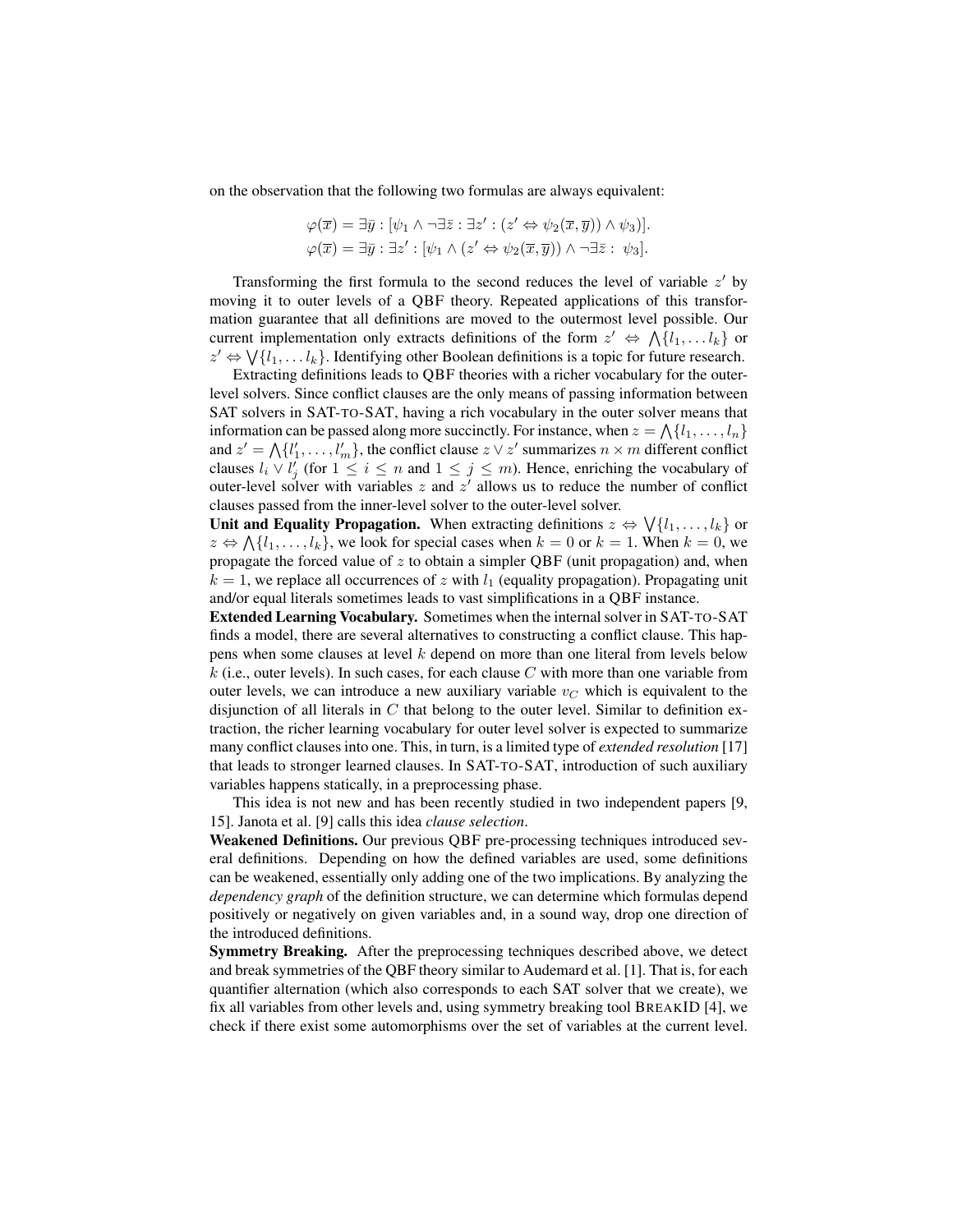If such automorphisms are found, we add the symmetry breaking clauses generated by BREAKID to the solver for that level. Contrary to the work by Audemard et al. [1], our symmetry breaking techniques do not require any modifications to the actual solver: they are based merely on preprocessing.

## 4 Experiments

#### 4.1 Configurations

Not all optimizations were applied in all versions of our solvers submitted to QBF-Eval 2016. We experimentally tested which combinations of optimizations work well together, as well with other existing QBF preprocessors and submitted the following three configurations to the QBF Evaluation:

- QSTS: Our QSTS submission is comprised of our bare-bone solver (i.e., the nested SAT solver architecture of SAT-TO-SAT plus its quantifier-independent decision ordering feature) as well as following optimizing transformations: definition extraction, unit and equality propagation, and weakened definitions.
- XB-QSTS: Our XB-QSTS submission is similar to QSTS except that it disables the quantifier-independent decision ordering but uses QXBF and BLOQQER preprocessors in order to simplify a given QBF instance.
- XB-BID-QSTS: Our XB-BID-QSTS submission is similar to XB-QSTS except that it also uses symmetry breaking.

#### 4.2 Results

For experimental results, we ran QBFEval 2016 instances (which consists of 825 formulas in Prenex CNF format) on a machine with a 32-core Intel® Xeon® CPU E5-4650 clocked at 2.70GHz, with 256GB of memory, and running Ubuntu Linux with kernel version 3.13.0-91. We limited the resources available for each process to one CPU core, at most 4GB of memory, and at most 600 seconds of time.

Under the above conditions, we ran the three different configurations of our solver (i.e., QSTS, XB-QSTS and XB-BID-QSTS) and compared them with RAREQS+BLOQQER (i.e., RAREQS QBF solver plus BLOQQER preprocessor), DEPQBF (under its best configuration, i.e., DEPQBF-V2, as it participated in the QBFEval) and GHOSTQ-CEGAR. We used all 825 instances that were made available in the Prenex CNF track. Table 1 summarizes our results.

As Table 1 shows, RAREQS+BLOQQER shows the best performance among all these solvers. This result is consistent with competition results of QBFEval 2016 in which RAREQS+BLOQQER was ranked first. Also, the total number of solved QBF instances for RAREQS+BLOQQER in our experiments is almost indistinguishable from competition results (hence, further confirmation for the results we report here). That is, RAREQS+BLOQQER solved 640 QBF instances in QBFEval 2016 and 639 instances in our experiments. Our experiments also show consistency with QBFEval 2016 in the case of XB-QSTS (our only bug-free submission to QBFEval 2016), DEPQBF-V2 and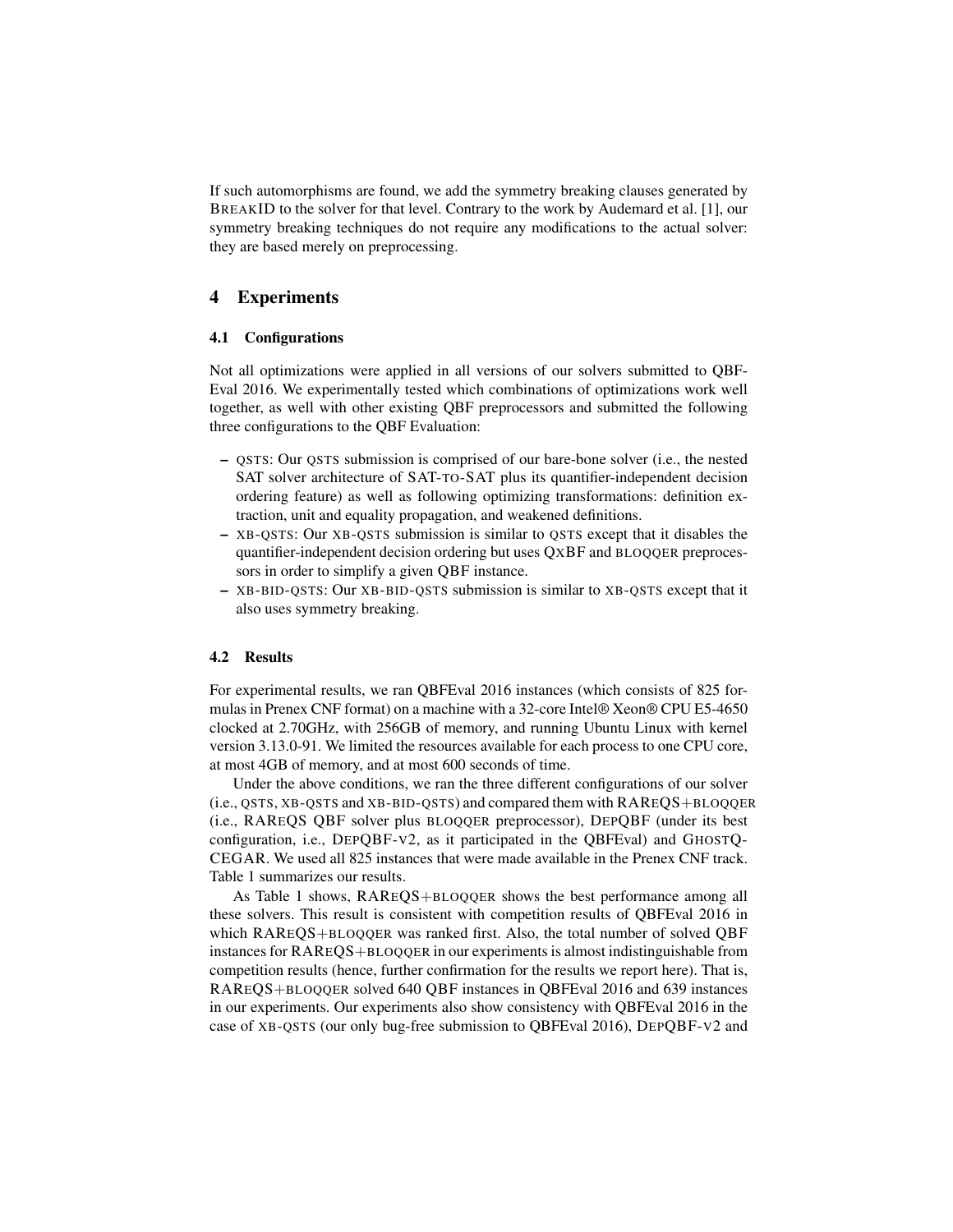| Solver         | #SAT | #UNSAT | #Solved |
|----------------|------|--------|---------|
| RAREQS+BLOQQER | 308  | 331    | 639     |
| XB-BID-QSTS    | 300  | 327    | 627     |
| XB-OSTS        | 297  | 318    | 615     |
| DEPOBF-V3      | 292  | 303    | 595     |
| GHOSTQ-CEGAR   | 297  | 287    | 584     |
| OSTS           | 210  | 342    | 552     |

Table 1. Experimental results comparing different configurations of SAT-TO-SAT with other state-of-the-art QBF solvers on instances from QBFEval 2016.

GHOSTQ-CEGAR solvers. That is, the difference between the total number of solved instances in our experiments and those reported by QBFEval 2016 is at most eight.

As indicated by Table 1, our corrected version of XB-BID-QSTS performs better than our XB-QSTS solver, and they both perform better than all other solvers except RAREQS+BLOQQER. Hence, we conclude that we could have received both the 2nd and the 3rd ranks in QBFEval 2016 if we had managed to submit a correctly working version of XB-BID-QSTS.

# 5 Conclusion

We briefly discussed our contribution, SAT-TO-SAT, to the latest QBF evaluation. The main difference between SAT-TO-SAT and other QBF solvers is its ability to make variable decision ordering independent from the quantifier prefix. We conclude that, while still in an early development stage, SAT-TO-SAT is a promising solver capable og competing with the best QBF solvers on Prenex CNFs. Additionally, our experiments with bug-fixed versions of our solver showed the effectiveness of symmetry breaking. That is, a bug-free submission of XB-BID-QSTS would have been ranked 2nd in the Prenex-CNF track of QBFEval 2016 after RAREQS+BLOQQER and before XB-QSTS. Acknowledgments. This work is generously supported by the Finnish Center of Excellence in Computational Inference Research (COIN) funded by the Academy of Finland (under grant #251170).

#### References

- 1. Audemard, G., Mazure, B., Sais, L.: Dealing with symmetries in quantified Boolean formulas. In: SAT 2004 - The Seventh International Conference on Theory and Applications of Satisfiability Testing, 10-13 May 2004, Vancouver, BC, Canada, Online Proceedings (2004), http://www.satisfiability.org/SAT04/programme/101.pdf
- 2. Biere, A., Lonsing, F., Seidl, M.: Blocked clause elimination for QBF. In: Bjørner, N., Sofronie-Stokkermans, V. (eds.) Automated Deduction - CADE-23 - 23rd International Conference on Automated Deduction, Wroclaw, Poland, July 31 - August 5, 2011. Proceedings. Lecture Notes in Computer Science, vol. 6803, pp. 101–115. Springer (2011), http://dx.doi.org/10.1007/978-3-642-22438-6\_10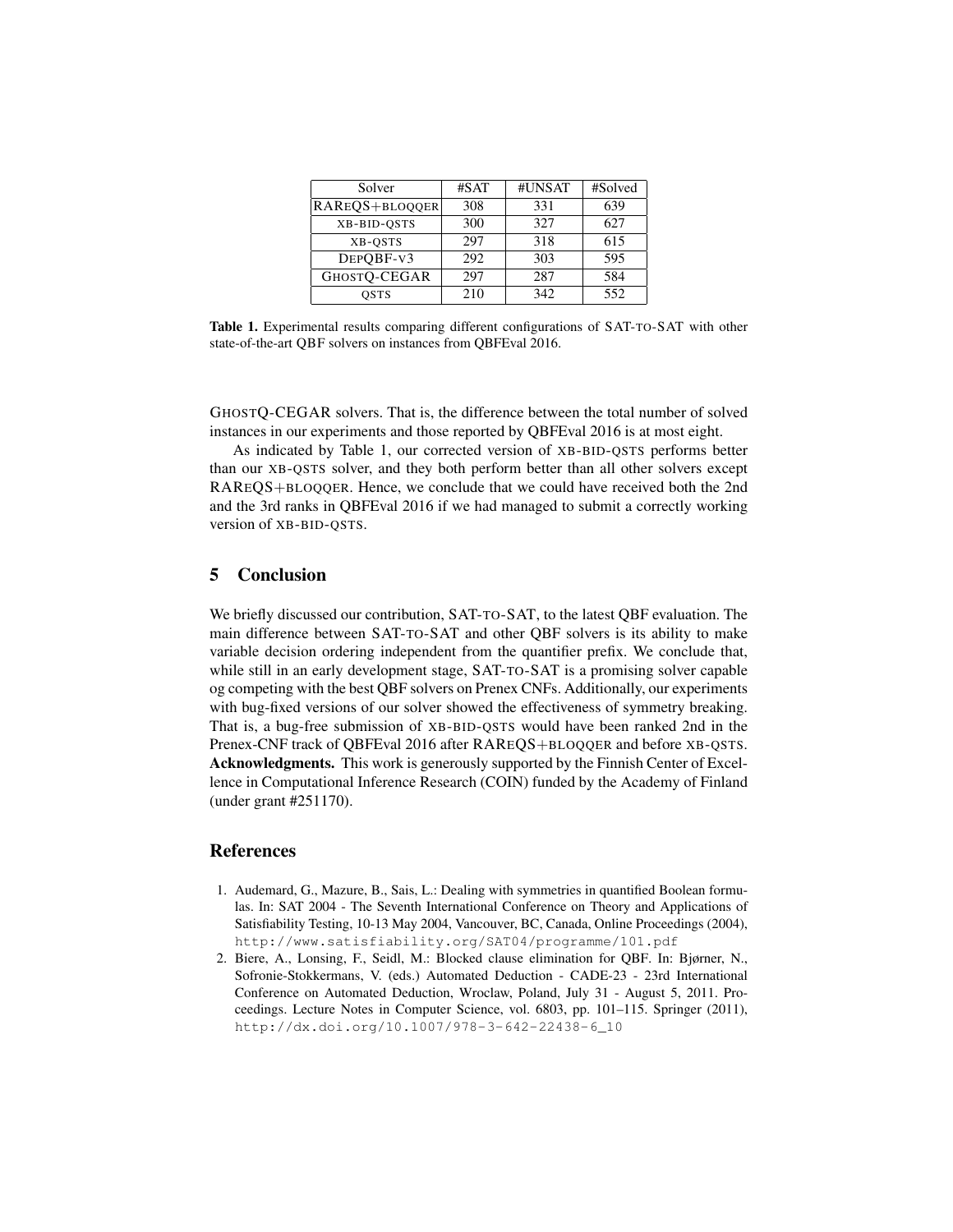- 3. Bogaerts, B., Janhunen, T., Tasharrofi, S.: Solving QBF instances with nested SAT solvers. In: Darwiche, A. (ed.) Beyond NP, Papers from the 2016 AAAI Workshop, Phoenix, Arizona, USA, February 12, 2016. AAAI Workshops, vol. WS-16-05. AAAI Press (2016), http: //www.aaai.org/ocs/index.php/WS/AAAIW16/paper/view/12603
- 4. Devriendt, J., Bogaerts, B., Bruynooghe, M., Denecker, M.: Improved static symmetry breaking for SAT. In: Creignou, N., Berre, D.L. (eds.) Theory and Applications of Satisfiability Testing - SAT 2016 - 19th International Conference, Bordeaux, France, July 5-8, 2016, Proceedings. Lecture Notes in Computer Science, vol. 9710, pp. 104–122. Springer (2016), http://dx.doi.org/10.1007/978-3-319-40970-2\_8
- 5. Feydy, T., Stuckey, P.J.: Lazy clause generation reengineered. In: Gent, I.P. (ed.) Principles and Practice of Constraint Programming - CP 2009, 15th International Conference, CP 2009, Lisbon, Portugal, September 20-24, 2009, Proceedings. Lecture Notes in Computer Science, vol. 5732, pp. 352–366. Springer (2009), http://dx.doi.org/10.1007/ 978-3-642-04244-7\_29
- 6. Goultiaeva, A., Bacchus, F.: Recovering and utilizing partial duality in QBF. In: Theory and Applications of Satisfiability Testing - SAT 2013 - 16th International Conference, Helsinki, Finland, July 8-12, 2013. Proceedings. pp. 83–99 (2013), http://dx.doi.org/10. 1007/978-3-642-39071-5\_8
- 7. Janhunen, T., Tasharrofi, S., Ternovska, E.: Sat-to-sat: Declarative extension of SAT solvers with new propagators. In: Schuurmans, D., Wellman, M.P. (eds.) Proceedings of the Thirtieth AAAI Conference on Artificial Intelligence, February 12-17, 2016, Phoenix, Arizona, USA. pp. 978–984. AAAI Press (2016), http://www.aaai.org/ocs/index.php/ AAAI/AAAI16/paper/view/12323
- 8. Janota, M., Klieber, W., Marques-Silva, J., Clarke, E.M.: Solving QBF with counterexample guided refinement. In: Cimatti, A., Sebastiani, R. (eds.) Theory and Applications of Satisfiability Testing - SAT 2012 - 15th International Conference, Trento, Italy, June 17-20, 2012. Proceedings. Lecture Notes in Computer Science, vol. 7317, pp. 114–128. Springer (2012), http://dx.doi.org/10.1007/978-3-642-31612-8\_10
- 9. Janota, M., Marques-Silva, J.: Solving QBF by clause selection. In: Yang, Q., Wooldridge, M. (eds.) Proceedings of the Twenty-Fourth International Joint Conference on Artificial Intelligence, IJCAI 2015, Buenos Aires, Argentina, July 25-31, 2015. pp. 325–331. AAAI Press (2015), http://ijcai.org/Abstract/15/052
- 10. Klieber, W., Sapra, S., Gao, S., Clarke, E.M.: A non-prenex, non-clausal QBF solver with game-state learning. In: Theory and Applications of Satisfiability Testing - SAT 2010, 13th International Conference, Proceedings. pp. 128–142 (2010), http://dx.doi.org/10. 1007/978-3-642-14186-7\_12
- 11. Lonsing, F., Biere, A.: DepQBF: A dependency-aware QBF solver. Journal of Satisfiability (JSAT) 7(2-3), 71–76 (2010), http://jsat.ewi.tudelft.nl/content/ volume7/JSAT7\_6\_Lonsing.pdf
- 12. Lonsing, F., Biere, A.: Failed literal detection for QBF. In: Sakallah, K.A., Simon, L. (eds.) Theory and Applications of Satisfiability Testing - SAT 2011 - 14th International Conference, SAT 2011, Ann Arbor, MI, USA, June 19-22, 2011. Proceedings. Lecture Notes in Computer Science, vol. 6695, pp. 259–272. Springer (2011), http://dx.doi.org/10.1007/ 978-3-642-21581-0\_21
- 13. Marques-Silva, J.P., Sakallah, K.A.: GRASP: A search algorithm for propositional satisfiability. IEEE Transactions on Computers 48(5), 506-521 (1999), http://dx.doi.org/ 10.1109/12.769433
- 14. QBF Gallery: QCIR-G14: A non-prenex non-CNF format for quantified Boolean formulas. Tech. rep. (04 2014), http://qbf.satisfiability.org/gallery/ qcir-gallery14.pdf